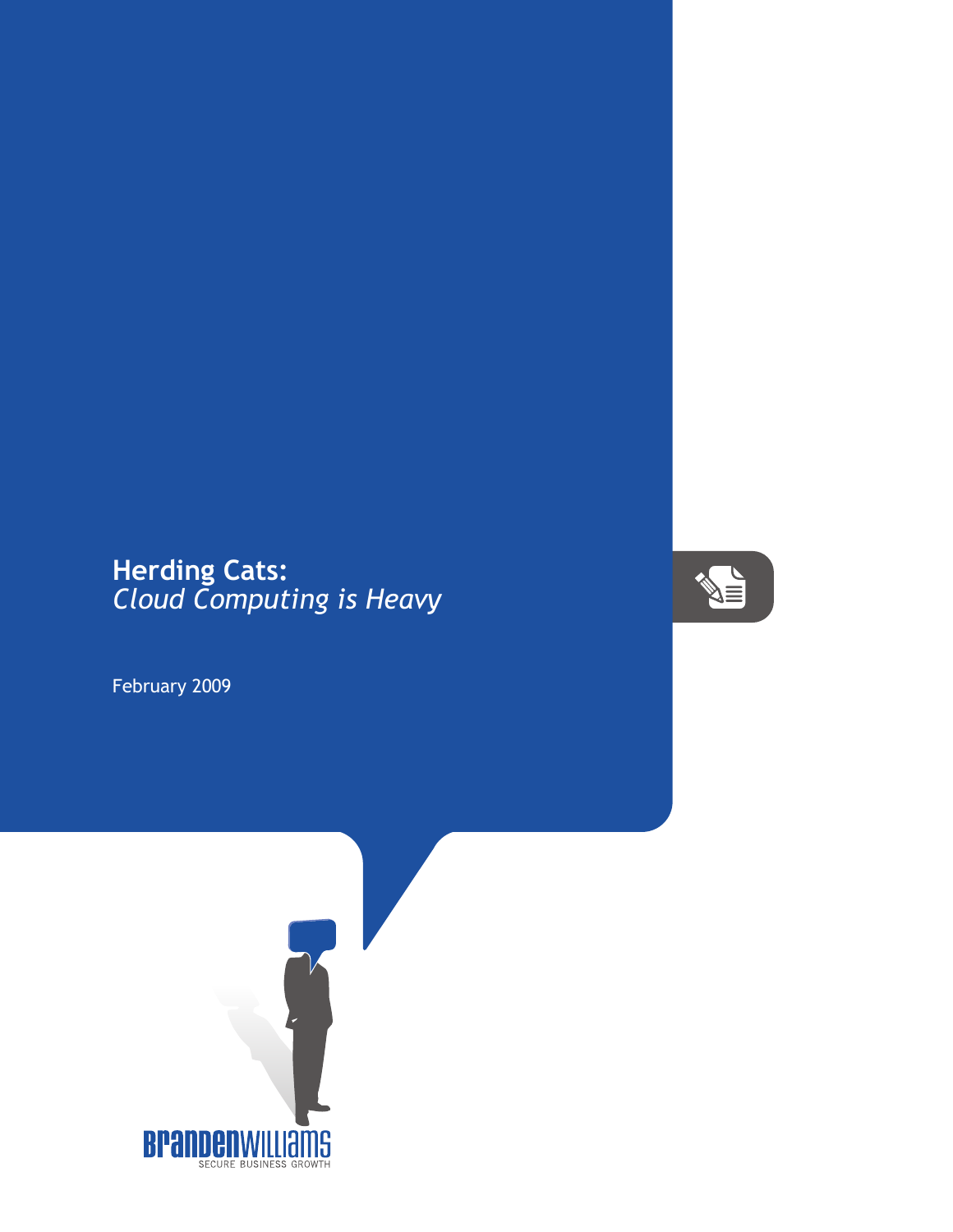Cloud Computing. You mean you can compute with clouds now? Are they fluffy, full of water, and weigh several hundred tons<sup>1</sup>? I suppose they could be, depending on how they are constructed. Maybe the case is made with cotton balls, the CPU water cooled, and you have a lot of them? How's that for creativity?!

For those of us that live in the real world, cloud computing is both tremendously exciting, and YouTube Scary<sup>2</sup>.

It is exciting the same way that object-oriented programming and web services were when they came out, or even the significant buzz around Service Oriented Architecture. Remember the old Sun slogan? "The network IS the computer." Cloud computing embodies that slogan more than any previous technology.

Of course, some of us work with Mainframe computing environments, and isn't that the original cloud computing environment? It seems to be with most of the mainframes I deal with. Multi-rack, multi-component, multi-site, LPAR driven behemoths that seem to manage mammoth jobs with ease.

Well, the properly designed and maintained ones, anyway.

Cloud Computing is terrifying from a security perspective. It matches the fervor of the excitement described earlier. Services and data commingling in a cesspool of ones and zeros like those parties we always seemed to find ourselves at in college. Readers that deal with compliance (like PCI) and levels of secure computing are probably scratching their heads wondering how security works in these environments. The power of these services could easily be erased with the added security required with sensitive data.

Let's face it. Regardless of our beliefs, companies will not realistically deploy perfectly secure environments to every system in the enterprise. We use risk management to decide how to spend our limited budget; and usually that means that non-essential or sensitive-data free systems are put out to pasture. Remember that DOS-based scheduling application or the NT4 machine running a badge printing kiosk? Neither were probably connected to the network nor did they require extensive application credentials to use them. If they went down, it was not a big deal. You just went back to using the old pen and paper routine.

I believe small businesses and startups without savvy IT knowledge will see the most immediate benefit from Cloud Computing. Imagine being able to set up enterprise level computing services, but instead of writing a big check you could write a small monthly check and scale up as needed. The hardest part about this is making sure you are separating those security resources appropriately, and then keeping track of all the small checks you will be writing to start up that business.

The reality behind Cloud Computing is that there is some real flexibility and power in it. The drawback is that unless the entire system is treated as highly secured, you might just spend millions of dollars on nothing more than a fancy new scheduling application and badge printing kiosk. The fact that you could use the same basic infrastructure to process a credit card transaction, a marketing newsletter for customers, and calculations for the manufacturing of contact lenses should scare you. Those three processes should

## **FOOTNOTES**

- *1 http://www.wsi.com/corporate/newsroom/newsletter/md2/CloudWeight.html.*
- *2 A new term I just coined for some of the terrifying content on YouTube.*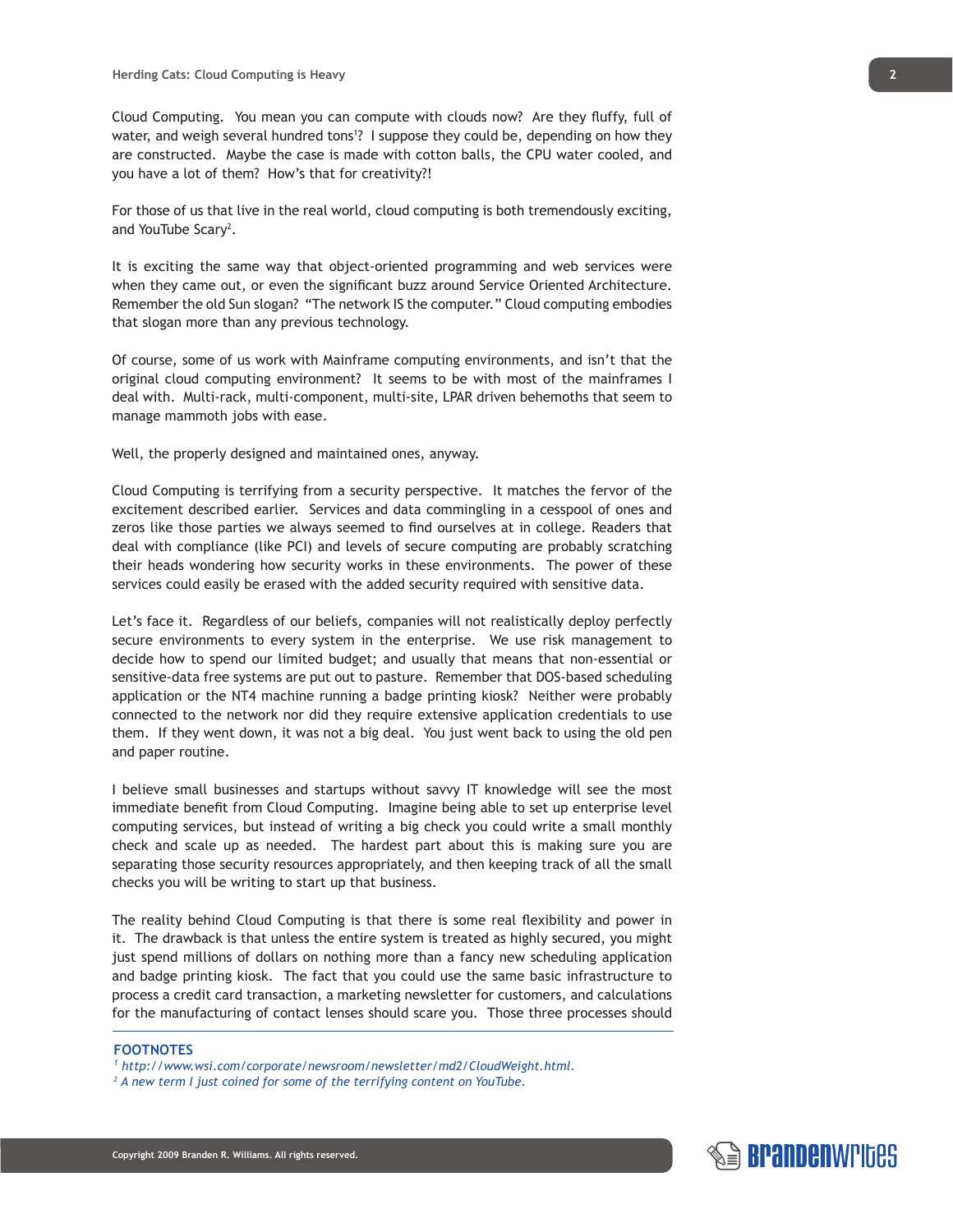have different security levels and access controls to prevent accidentally sending your intellectual property to a mailing list. Mainframes can handle this without making massive changes to their make-up because they were designed to do this. They are also very expensive and require significant investment to grow and keep running.

Cloud Computing can be perceived as a cheaper version of this.

To take advantage of the benefits on a large scale, companies would need to have a sophisticated IT management and monitoring to understand system load trends. Cloud computing could save money and resources with the correct mix of services to run as lean as possible.

I realize that I'm talking about a world that most people have never seen. If your IT infrastructure is not humming like a well oiled machine, imagine how much money you could waste on Cloud Computing. Imagine how much money you are currently wasting on variable costs like data center support, electricity, and maybe even network bandwidth!

The challenge for providers of Cloud Computing is to do it in a way to guarantee the security of data and applications globally. This will require sophisticated encryption techniques and a significant investment in hardware to run it all. If you are considering Cloud Computing, be prepared to ask the hard questions, and be sure you have a reputable security professional review and endorse your setup as secure.

**3**